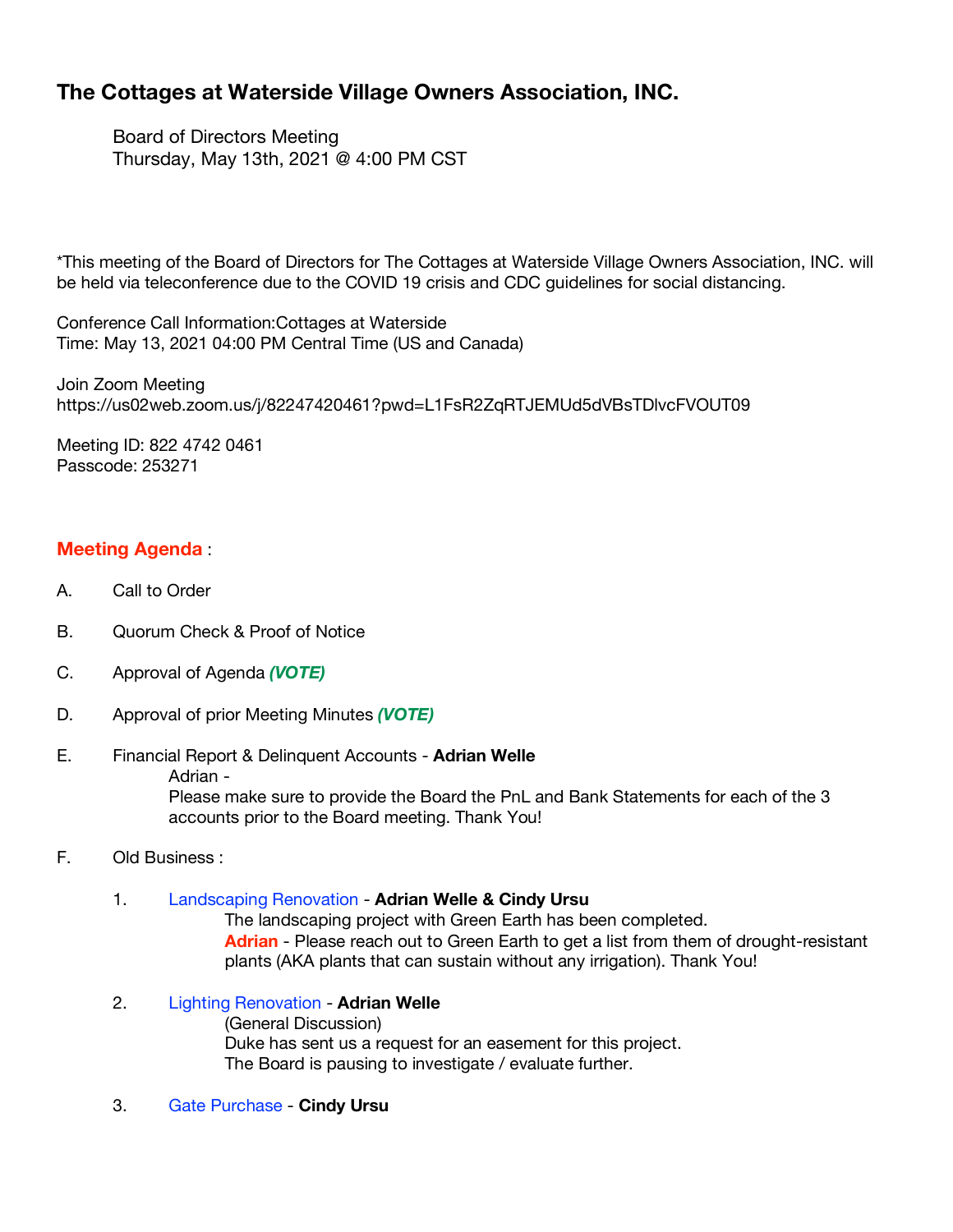(General Discussion)

Update - Condos put their gate on "hold" with no ETA. (From Condos HOA President) Should we move forward with our gate?

### 4. Current Damaged Homes (Owner Updates) - **Adrian Welle & HOA Board**

Each month we will discuss each home that still requires exterior repairs based on the ongoing inspections by Property Manager, Adrian Welle.

And we will get an update from each owner regarding their repairs.

Should progress toward repair not be made, the HOA Board will move towards punitive action.

Below are the outstanding repairs needed:

### **#3204 - Seasters LLC, AKA Amy Milton, Owner** :

Need House Numbers [Fire Code] & 3rd floor window needs repair.

**Last Update from Owner- (5/10/2021)-** We have contacted Panama City glass and they are to be by for estimate and repair.

### **#3208 - Ted Grauch, Owner :**

All repairs still needed. Wood pile against the home.

Update from Owner?

# **#3210 - Darrell Hampton, Owner :**

Need House Numbers [Fire Code] & Roofing over garage.

Rusty mechanical part next to home.

Update from Owner?

# **#3216 - Dan & Jeri Clark, Owner :**

Need House Numbers [Fire Code], Paint & Garage door fixed.

**Last Update from Owner - (04/15/2021)** - Owners updated on last HOA Call that they are in the process of trim replacement, lighting changes and paint color determination to be submitted to the HOA in the month of April.

# **#3222 - Eugeniu Ursu Corp., AKA Cindy Ursu :**

Need garage door fixed.

**Last Update from Owner - (05/10/2021)** - Complete by end of June 2021.

### **#3224 - Fred Tanner, Owner :**

Need House Numbers [Fire Code]

Update from Owner?

### **#3226 - R S Fowler Properties, Raye Fowler, Owner :**

All repairs still needed.

Update from Owner?

# **#3234 - Eugeniu Ursu Corp., AKA Cindy Ursu :**

Need garage door fixed and plastic on windows removed.

**Last Update from Owner - (05/10/2021)** - Complete by end of June 2021.

### 5. Mailbox Purchase - **Adrian Welle**

Update from Adrian : Has mailbox arrived? Been installed? Post Office been notified?

### 6. Boardwalk Repair - **Adrian Welle**

Update from Adrian : Has S & A Handyman Services (Contractor) began / completed additional boardwalk repair?